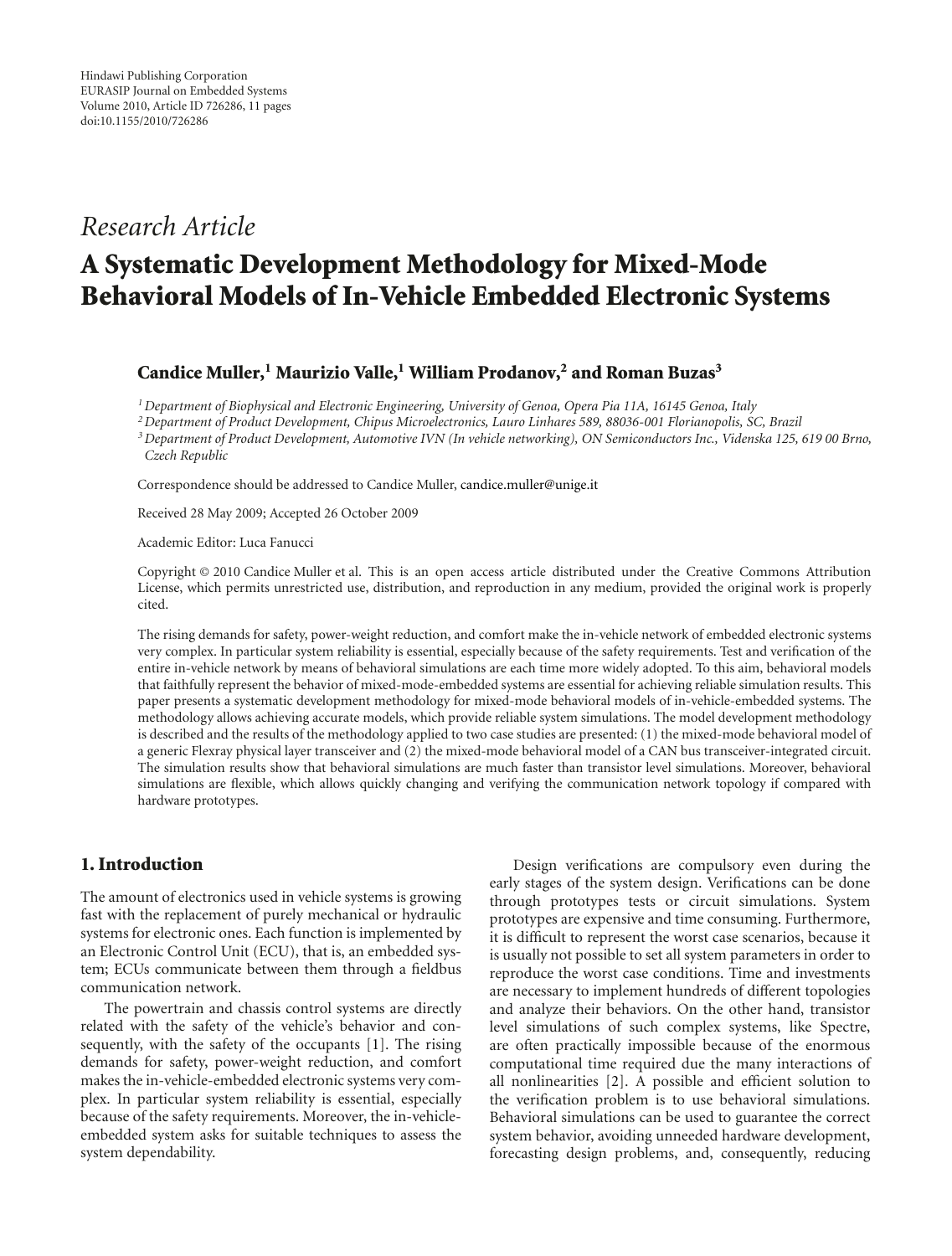

Figure 1: Generic embedded system block diagram.

considerably cost and time to market. In addition, behavioral simulations allow the total environment controllability, which makes very simple to set the boundary conditions.

Some works on behavioral modeling related to invehicle communication systems are reported in literature. The challenge of networks developers on dealing with the signal integrity of the communication system physical layer implementation is exposed in [3], where a validation methodology of in-vehicle protocol networks topologies, based on behavioral models, is presented.

A virtual environment of a complete CAN network model and the importance of simulations of in-vehicle networks at the early stage of the design process, in order to reduce the number of prototypes and cost and time to market, are highlighted in [4].

The work in [5] presents the development of the physical layer and signal integrity analysis for Flexray communication systems, while [6] introduces an automated simulationbased methodology based on the guidelines and criteria defined in the Flexray physical layer specification [7], focusing on the network design verification methodology.

In order to achieve reliable results on networks test and verification through the use of techniques and methodologies based on behavioral simulations (e.g., the ones presented in the previews paragraphs), it is necessary to have faithful behavioral models, which accurately represent the behavior of the real ECUs.

A generic in-vehicle electronic embedded system (i.e., ECU) block diagram is presented in Figure 1. It is composed by a by microcontroller, communication interface, and the A/D and D/A interfaces to sensors and actuators. The communication interface connects to the bus line and the bus termination, which can contain common mode choke (CMC) and electromagnetic discharge protection elements (ESD).

The main difficulty on modelling the embedded system is on modelling the mixed-mode communication interface. The electronic device that implements this block is the physical layer transceiver. It is responsible for converting the digital microcontroller instructions in analog signals on the bus lines and vice versa. The difficulty on modelling the transceiver is mainly due the fact that it is a mixed-mode circuit. The voltage on the bus lines can achieve high levels



Figure 2: Generic block diagram of the physical layer transceiver.

and silicon transceiver bus drivers must be developed in a technology which allows such high voltages. The digital blocks are implemented with CMOS technology and work with low voltage levels.

The accuracy of the mixed mode behavioral model of the physical layer transceiver directly influences the bus line signal integrity, once the transceiver is the responsible for writing and reading the analog data on the bus lines. Figure 2 shows a generic block diagram of the fieldbus physical layer transceiver.

Another important issue is the modelling of the electromagnetic interference (EMI). The communication systems based on electrical buses are important sources of electromagnetic emissions. Furthermore, the in-vehicle network immunity against the EMI produced by the other electronic equipments placed in the vehicle must be investigated.

The behavior of the physical layer transceiver is defined according to physical layer communication protocol. The most widely used in-vehicle communication protocol is the Controller Area Network (CAN) [8]. CAN is a serial communication protocol that defines a differential voltage to represent recessive and dominant states on a wired line and allows bit rates up to 1.0 Mbps.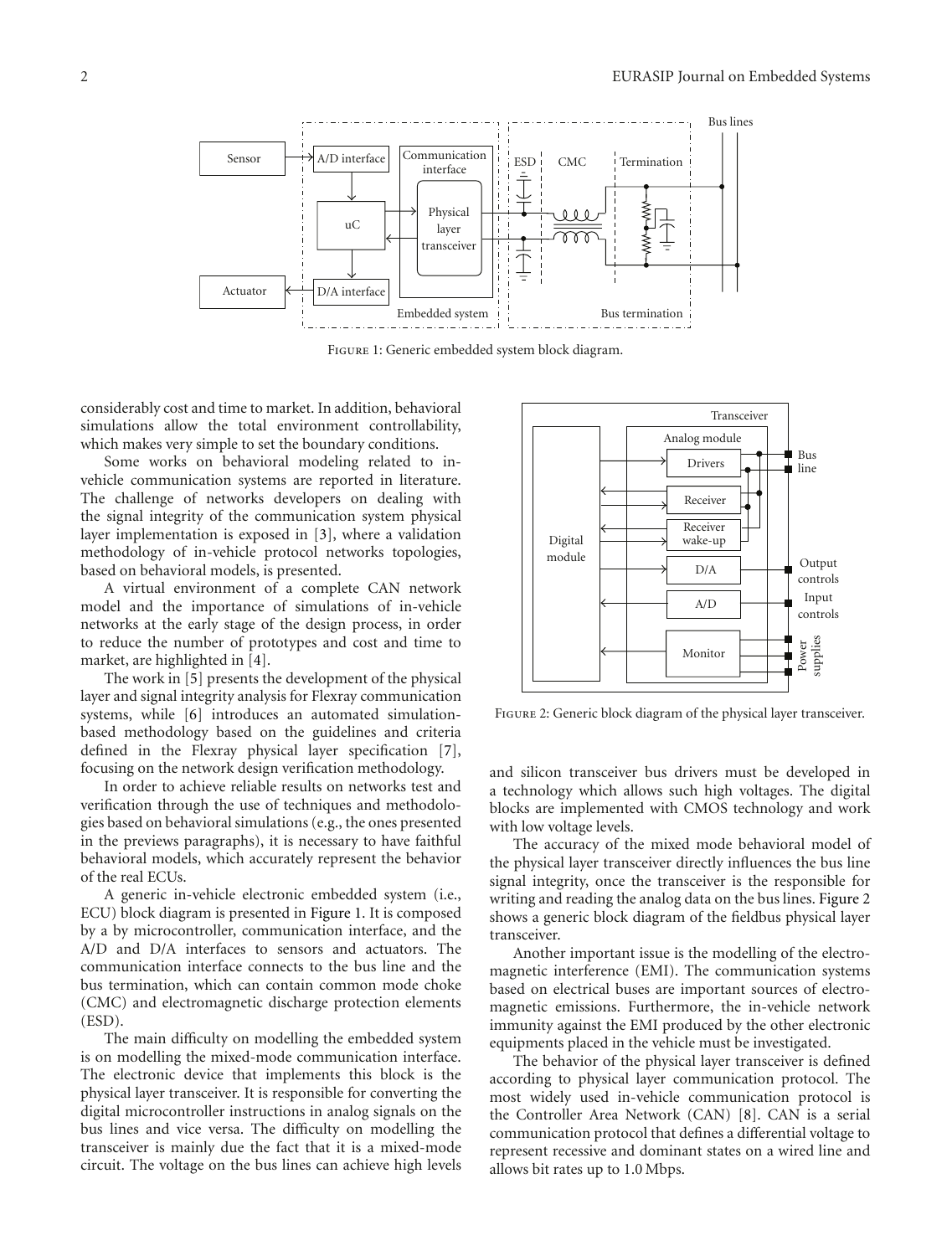

Figure 3: Model development methodology flow chart.

However, the fast growth in automotive control systems demands data rates and reliability not achieved by CAN communication buses. Requirements for actual in-vehicle control applications include the combination of higher data rates, deterministic behavior, and the support of fault tolerance. The Flexray communication system [9] can handle these requirements. It is an automotive standard hybrid protocol that combines time-triggered and event-triggered messages, it is fault-tolerant, and it supports high-speed data communication, up to 10.0 Mbps. Trends point Flexray as the communication protocol of these new in-vehicle applications.

The aim of this paper is to present a systematic development methodology for mixed-mode behavioral models of in-vehicle-embedded electronic systems. The goal of the methodology is to develop accurate models, which provides reliable system simulations. Two case studies are presented, in order to demonstrate the methodology results: the physical layer CAN transceiver and the physical layer Flexray transceiver.

We have used VHDL-AMS hardware description language for the behavioral models implementation, due to the fact that it is an industrial standard modelling language and it is widely supported by the available mixed-mode circuit simulators. Furthermore, it provides features for modelling analog, digital, and mixed-mode systems and it allows to use multiple energy domains, such as electromechanical, electro-optical, and thermal-electrical systems, which allows the complete embedded system modelling (including sensors and actuators).

The paper is organized in four sections, including this introduction. Section 2 presents the model development methodology. Section 3 shows two case studies, gives examples of the model utilization, and presents the advantages of the behavioral simulations compared with hardware prototypes and transistor level simulations, while Section 4 presents the conclusions.

#### **2. Model Development Methodology**

The behavioral simulation of complex systems, for example, automotive mixed-mode-embedded system, requires reliable model implementation. In order to achieve this requirement, we present a systematic development methodology, which is divided in four steps, as follows:

- (A) model specification definition,
- (B) model design and implementation:
	- (1) conceptual model definition,
	- (2) primitive elements definition,
	- (3) VHDL-AMS primitive elements implementation,
	- (4) primitive elements verification,
	- (5) VHDL-AMS hierarchical model implementation,
- (C) tradeoff,
- (D) conformance test:
	- (1) model verification,
	- (2) model validation.

Figure 3 shows the model development methodology flow chart.

The model accuracy is very important for signal integrity investigation. Simulation speed-up is mandatory for simulating complete networks in a reasonable CPU usage time. At last but not least, it is necessary to care about convergence issues. It does not matter how fast and accurate the model is if it is not able to converge in all operating conditions [10]. The proposed development methodology faces these aspects, finding a compromise between them.

The previews steps are detailed in the next subsections.

*2.1. Model Specification Definition.* The model specification can be divided in two different categories, according to the kind of model that must be implemented:

- (i) generic device model,
- (ii) real silicon device model.

The generic device model is the model of a generic device, that is, a model that fulfills the protocol specification (e.g., the Controller Area Network protocol (CAN)). It means that the model specification is based on the specifications defined by the protocol, respecting the protocol requirements as operation modes, timing characteristics, electrical parameters as voltages levels, I/O signals characteristics, I/O pins impedances, and so forth. It is also compliant with the functionalities defined in the protocol.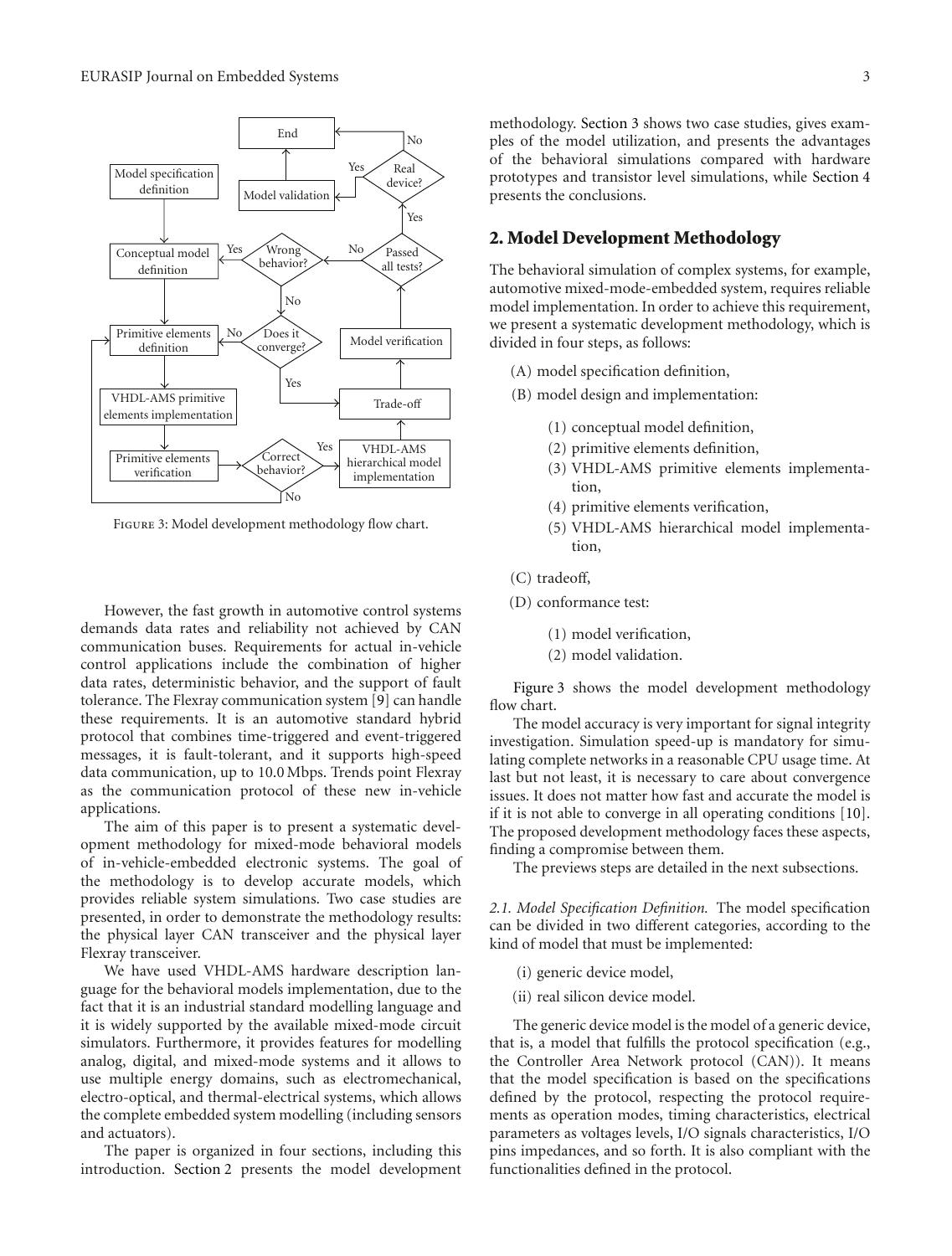The generic device model can be used as proof of concept for silicon design development, as support tool during the digital block design and verification and it also can be tuned for representing a real silicon device.

On the other hand, the real silicon device model is the model of a real device. In this case, the model specification is based on the device data sheet (that is compliant with the protocol specification).

The real silicon device model can be used for testing and verifying the behavior of the in-vehicle network topologies.

The model specification should address the following:

- (i) the model requirements, for example, bus operating modes, power supplies validity ranges, timings, electrical characteristics, and so forth;
- (ii) the model parameterization, for example, typical behavior and corner cases parameters;
- (iii) the features, for example, statistic simulation, monitoring system, diagnosis, power consumption estimation, and so forth;
- (iv) the model evaluation definition, that is, how the model accuracy must be evaluated.

*2.2. Model Design and Implementation.* The model design and implementation goes from the conceptual model definition until the code implementation.

*2.2.1. Conceptual Model Definition.* The conceptual model is defined considering all parameters described in the model specification. It consists of describing how the model requirements are broken down into a collection of components, how the components fit together and interact, and how they work together to meet the specifications. It is a mathematical/logical representation of the problem [11]. Furthermore, each component has to be decomposed until the level of primitive elements, that is, basic circuit cells.

In practical terms, it consists of taking the transceiver and dividing it in a hierarchical way, until the primitive elements level (also called basic cells). The result is a hierarchically composed model. The advantage of the methodology is that the primitive elements can be reused for modelling different subsystems (i.e., reusability) [12].

*2.2.2. Primitive Elements Definition.* The definition of how the primitives elements are implemented is one of the most important steps of behavioral modelling. It is necessary to pay special attention to the possible discontinuities in the analog domain of the mixed-mode circuit, because the discontinuities can cause convergence problems and instability. Therefore, smooth transitions of the analog variables should be used.

The primitive elements contain one or more definitions. Each definition is implemented by an architecture in the VHDL-AMS primitive elements implementation (please refer to Section 2.2.3). The behavior of the primitive elements can be described at different abstraction levels. One can use mathematical expressions in a very high level of abstraction, while the other can use a low level of abstraction modeling approach resulting in a description very close to the electronic circuit.

As example of primitive element definition lets us consider the model which represents a MOS transistor. It has three terminals (G, D, S) and the voltage level at the terminals defines the region of operation (cutoff, linear, and saturation). Four different architectures using different abstraction levels were defined and are presented as follows.

(a) *First Definition.* The first definition uses a low level of abstraction, considering the physical parameters of a real silicon transistor for modelling the complete behavior of all operation regions. The mathematical expressions are defined as [13]

$$
K_n = \mu_n C_{\text{OX}} \frac{W}{L},\tag{1}
$$

Cutoff region,  $V_{GS} \leq V_{TN}$ :

$$
I_{\rm DS} = 0.0A,\t\t(2)
$$

Linear region,  $V_{GS} - V_{TN} \geq V_{DS} \geq 0.0V$ :

$$
I_{\rm DS} = K_n \left( V_{\rm GS} - V_{\rm TN} - \frac{V_{\rm DS}}{2} \right) V_{\rm DS},\tag{3}
$$

Saturation region,  $V_{DS} \geq V_{GS} - V_{TN} \geq 0.0V$ :

$$
I_{\rm DS} = \frac{K_n}{2} (V_{\rm GS} - V_{\rm TN})^2 (1 + \lambda V_{\rm DS}),\tag{4}
$$

where  $\mu_n$  is electron mobility,  $C_{OX}$  is oxide capacitance per unit area, *W* is channel width, *L* is channel length,  $I_{DS}$ is drain-source current,  $V_{GS}$  is gate-source voltage,  $V_{TN}$  is threshold voltage, and  $V_{DS}$  is drain-source voltage.

The result is a description similar to the one used in transistor level simulators, as Spice, for example.

(b) *Second Definition.* Using a higher abstraction level, the transistor can be implemented describing each operation region by means of a linear approximation. The result is a piecewise linear model. The behavior of the model is controlled by the voltage between G and S terminals. If  $V_{GS}$  is smaller than  $V_{TN}$ , the transistor is in cutoff region; otherwise it behaves as follows:

Saturation region,  $V_{DS} > V_{SAT}$ :

$$
I_{\rm DS} = I_{\rm SAT},\tag{5}
$$

Linear region,  $V_{\text{SAT}} \geq V_{\text{DS}} \geq V_{\text{REV}}$ :

$$
I_{\rm DS} = \frac{V_{\rm DS}}{R_{\rm ON}},\tag{6}
$$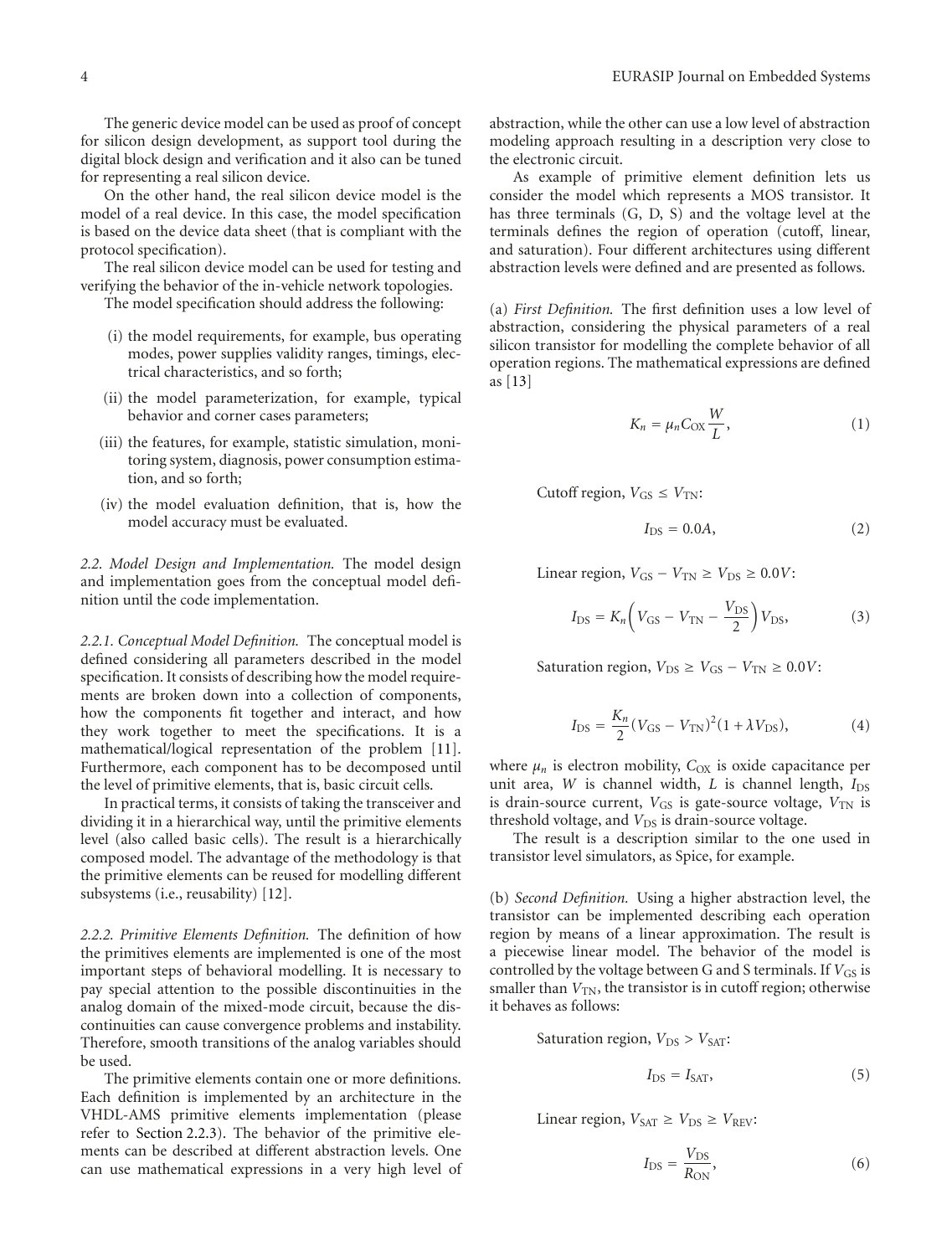

FIGURE 4:  $V_{DS} \times I_{DS}$  piecewise linear approximation.

Cutoff region,  $V_{\text{REV}} > V_{\text{DS}}$ :

$$
I_{\rm DS} = 0.0A,\t\t(7)
$$

where  $I_{SAT}$  is saturation current,  $R_{ON}$  is output resistance,  $V_{\text{SAT}} = I_{\text{SAT}} \cdot R_{\text{ON}}$ , and  $R_{\text{ON}}$  and  $I_{\text{SAT}}$  are model parameters.

In order to avoid a null *∂i/∂v* derivative, a linear current term is added in all operation regions. Therefore, the output current will be

$$
I'_{\rm DS} = I_{\rm DS} + \frac{V_{\rm DS}}{R_{\rm SAT}}.\t(8)
$$

The *v*-*i* characteristics of the piecewise linear transistor are shown in Figure 4.

(c) *Third Definition.* The piecewise linear architecture has two points of first-order derivative discontinuities: the transition between cutoff and linear regions and the transition between linear and saturation regions. Substituting the piecewise linear equation of the linear region by means of a Taylor series expansion polynomial equation we obtain a smoothed transition between the linear and saturation regions. The model definition is given by

Saturation region,  $V_{DS} > V_{SAT}$ :

$$
I_{\rm DS} = I_{\rm SAT},\tag{9}
$$

Linear region,  $V_{\text{SAT}} \geq V_{\text{DS}} \geq V_{\text{REV}}$ :

$$
I_{\rm DS} = I_{\rm SAT} \cdot \left( kV_{\rm DS} - \frac{(kV_{\rm DS})^3}{6} + \frac{(kV_{\rm DS})^5}{120} \right),\tag{10}
$$

Cutoff region,  $V_{REV} > V_{DS}$ :

$$
I_{\rm DS} = 0.0A, \tag{11}
$$

where

$$
k = \sqrt{6 \cdot \left(1 - \sqrt{\frac{1}{3}}\right)} \cdot V_{\text{SAT}}^{-1}.
$$
 (12)

Adding the linear current to all operation regions we have

$$
I'_{\rm DS} = I_{\rm DS} + \frac{V_{\rm DS}}{R_{\rm SAT}}.\tag{13}
$$

This definition has a DC characteristic closer to the real transistor, increasing the model accuracy, and a smoother transition on  $V_{\text{SAT}}$  point. Figure 5 shows the  $v-i$  characteristics of the third definition.



FIGURE 5:  $V_{DS} \times I_{DS}$  Taylor series expansion piecewise approximation.



FIGURE 6:  $V_{DS} \times I_{DS}$  Hyperbolic tangent piecewise approximation.

(d) *Fourth Definition.* The fourth definition makes use of the hyperbolic tangent approximation, which has a natural asymptotic characteristic. Moreover, only two regions must be defined to describe the whole transistor operation, as follows:

Active region,  $V_{DS} > 0.0V$ :

$$
I_{\rm DS} = I_{\rm SAT} \cdot \tanh\left(\frac{V_{\rm DS}}{\tau_1}\right),\tag{14}
$$

Cutoff region,  $V_{DS} \leq 0.0V$ :

$$
I_{\rm DS} = I_{\rm LEAK} \cdot \tanh\left(\frac{V_{\rm DS}}{\tau_2}\right),\tag{15}
$$

where  $\tau_1 = I_{SAT} \cdot R_{ON}, \tau_2 = I_{LEAK} \cdot R_{ON}$ , and  $I_{LEAK}$  is leakage current.

The output characteristics are shown in Figure 6.

Further information about the primitive cells definition can be found in [10].

The availability of primitive element with more than one definition allows to build higher hierarchies with different performances, which can be used according to the user needs. Please refer to Section 3.

*2.2.3. VHDL-AMS Primitive Elements Implementation.* After defining the mathematical expressions which represent each one of the primitive elements, it is time to convert it to the VHDL-AMS language description. A VHDL-AMS code file is written for each primitive element/architecture.

*2.2.4. Primitive Elements Verification.* Before using the primitive element it is necessary to verify if it is correctly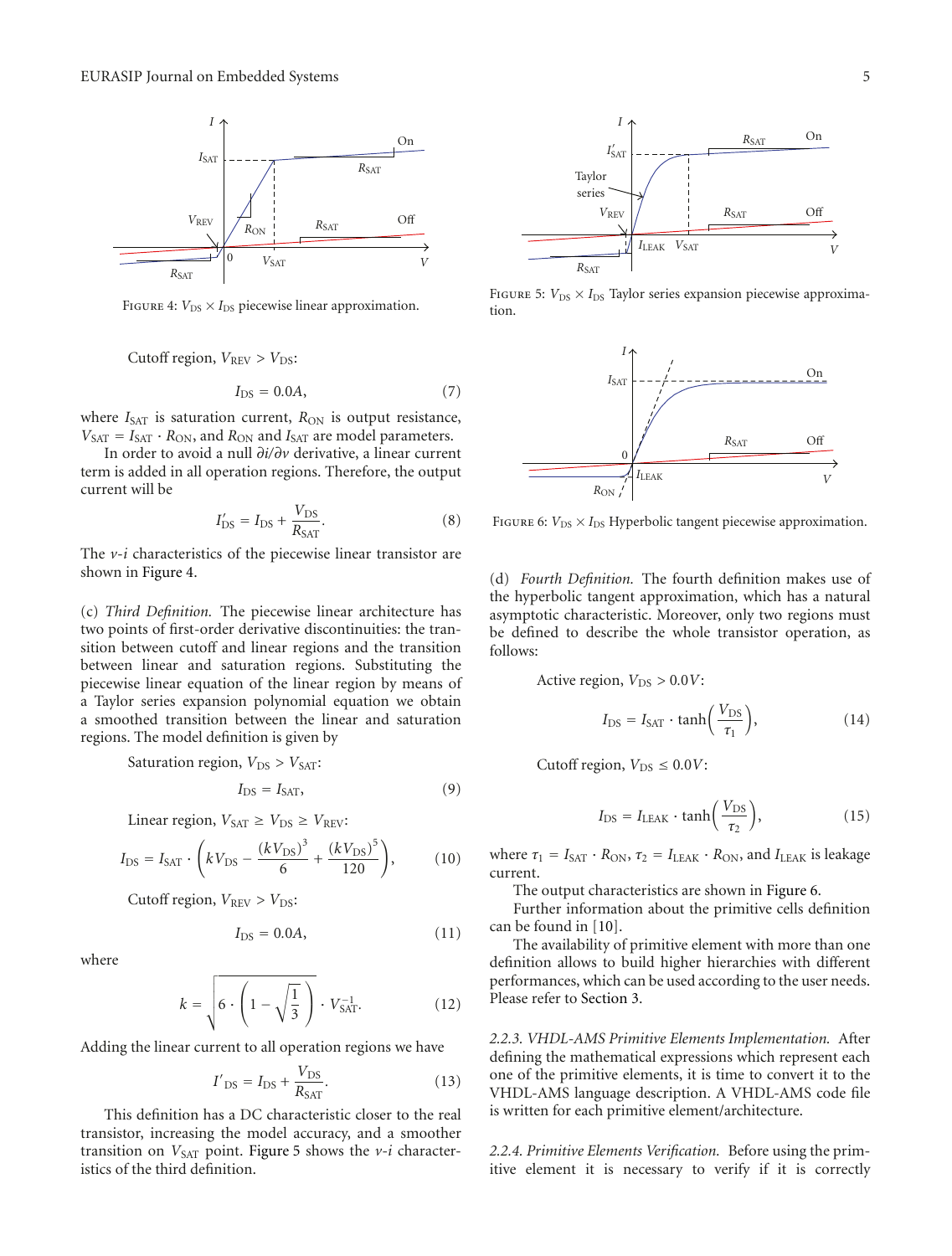implemented. Test cases are generated in order to verify the primitive elements behavior. If the element has more than one architecture, the same test cases are used. All the element architectures must be verified.

If the verification tests are successful, the basic cell is ready to be used. Otherwise, it is necessary to review the primitive element definition.

*2.2.5. VHDL-AMS Hierarchical Model Implementation.* The VHDL-AMS hierarchical model implementation is based on the conceptual model definition. Usually the implementation is divided in steps, according to the number of hierarchical levels. Further test cases are generated in order to verify the correct model behavior at the different levels. This procedure improves the model reliability and helps to solve design problems, once undesirable behaviors are detected early at lower hierarchical levels.

*2.3. Tradeoff.* One of the main difficulties on developing mixed-mode behavioral circuits is on finding a tradeoff between speed, accuracy, and convergence. The accuracy is strictly related with the level of abstraction used during the primitive elements implementation. The lower the abstraction level is, the more accurate is the model. Low abstraction levels usually use mathematical equations which require high computational effort. The first important point is on finding a good relationship between accuracy and speed. The second one is related to the convergence issue. Discontinuities between piecewise regions must be avoided as well as null first-order derivatives. Refer to Section 2.2.2.

The tradeoff between speed, accuracy, and convergence is faced by applying the available architectures implemented in the basic cells. Architectures with different abstraction levels give different performances in terms of accuracy and speed as well as different levels of convergence stability.

The methodology allows implementing different architectures for the same behavioral model, each one presenting different abstraction level, accuracy, speed, and convergence performance. The use of one or other architectures depends on the user requirements. Accurate models are important for signal integrity analysis, while faster models can be used for simulations which focus on, for example, the functionalities verification.

In addition, different architectures can include or not some supported features. It means that, with the same accuracy, the model can be faster if some features are not implemented. Please refer to Section 3.2.

*2.4. Conformance Test.* The conformance test is divided in two parts: verification and validation. These two concepts are often considered as a single process, but actually there is a distinct focus on each one: verification focuses on the model capability and validation focuses on the model credibility [14].

*2.4.1. Model Verification.* Verification is the process of determining if the model implementation accurately represents the conceptual description and specifications [14]. It consists of verifying all the model requirements (operating modes, validity ranges, timings, electrical characteristics, etc.), the correct parameterization, and the implementation of the supported features.

The model verification is the main purpose of the conformance test. A set of test cases are defined, in order to fully verify the model. The test cases are independent of each other. For each test case the following must be defined:

- (i) the purpose,
- (ii) the configuration setup,
- (iii) the execution steps,
- (iv) the pass/failure criterion.

The pass/failure criterion is defined according to the model specification. Examples are reported in Section 3.

The model robustness is also verified, considering stress conditions during the test cases.

The test cases are basically defined according to the conformance test of the communication protocol, for example, *Flexray physical layer conformance test specification* [15] for the Flexray communication system.

If the model fails during the verification tests, it is necessary to return to the preview steps. In this case, it is necessary to analyze the failure results to decide where to act. If the model implements wrong behavior, it is necessary to review the conceptual model definition. If the model behaves correctly, but it is not sufficiently accurate, it may be necessary to use another primitive element architecture (tradeoff step). If the simulation does not converge, it is necessary to review the primitive elements definition (see Figure 3).

The model verification must be done for the generic and for the real device models. Examples of model verification are reported in Section 3.1.

*2.4.2. Model Validation.* Validation process checks if the model accurately represents the real device from the perspective of the intended use of the model [14]. It consists of comparing the model simulation results with the device measurements.

The model validation can be done just for real device models. Refer to Section 3.2.

#### **3. Results**

In this section we present the application of the methodology described in Section 2, showing two case studies: the generic mixed-mode behavioral model of Flexray physical layer transceiver and the real silicon device mixed-mode behavioral model of CAN bus transceiver.

Through the case studies we demonstrate some steps of the model development methodology, giving special attention to the model tradeoff and conformance test. In Section 3.1 we present some results of the model verification and in the Section 3.2 we present how the model tradeoff was done and also some results of the model validation.

Section 3.3 presents the advantages of using behavioral simulations.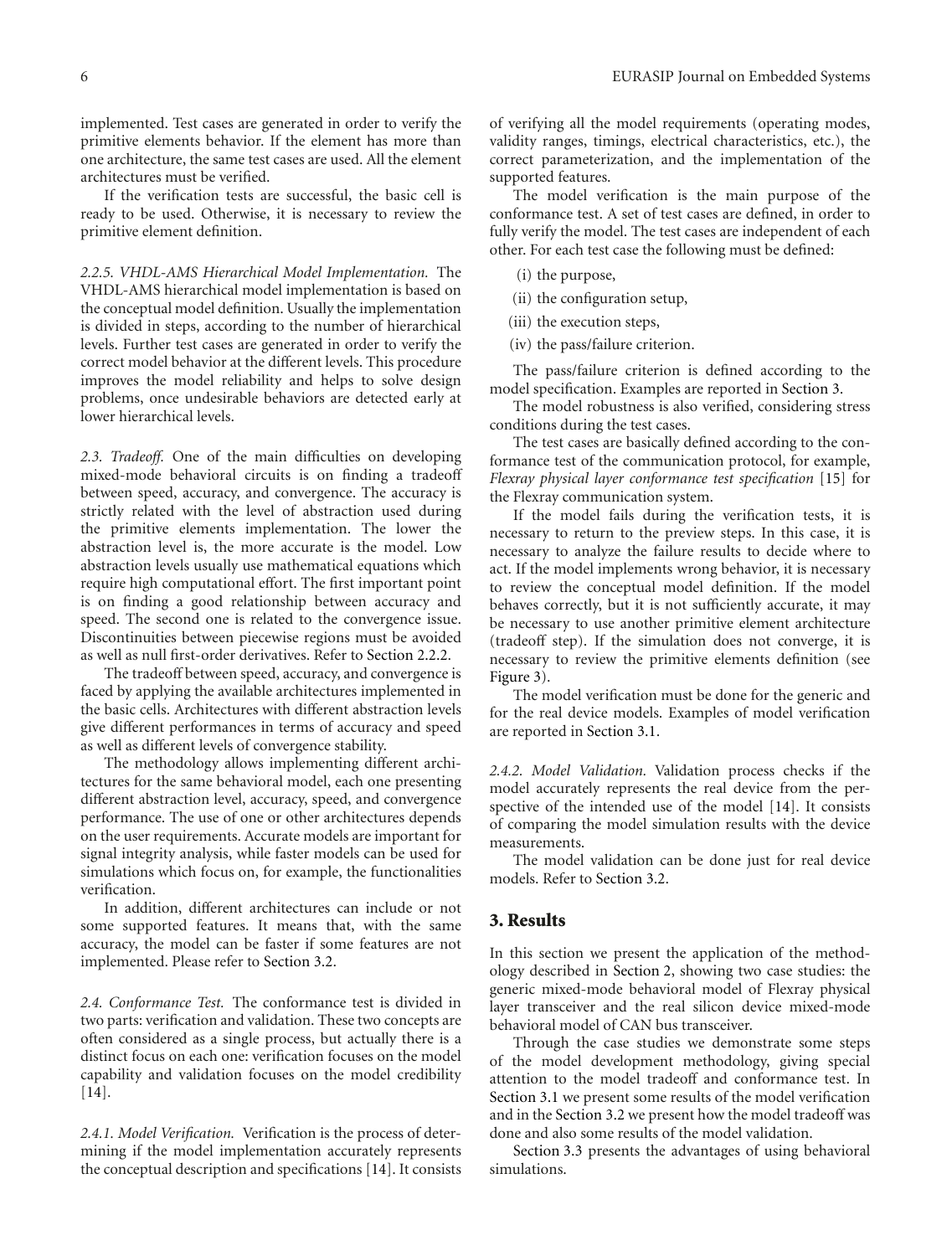

Figure 7: BP and BM bus lines signal integrity simulation.

*3.1. Flexray Physical Layer Transceiver.* The mixed-mode behavioral model of Flexray physical layer transceiver reported in [16] is fully compatible with the Flexray standard [9].

Some examples of model verification are reported. Figure 7 shows the bus signal integrity verification. The verification is done comparing the differential voltage on the bus (uBus) with the eye diagram mask. The pass/failure criterion defines that, for passing the test, the uBus must respect the minimum protocol requirements represented by the eye diagram mask.

BP and BM represent the bus line voltages (Figure  $7(a)$ ) and uBus the differential voltage on the bus (Figure 7(b)). From 500 nanoseconds to 600 nanoseconds the transceiver transmits Data<sub>-0</sub> (TxD = Low). During this time uBus is negative. At 600 nanoseconds the transceiver is set to transmit Data<sub>-1</sub> (TxD = High) and uBus goes to a positive value. In both data transmissions, uBus respects the minimum protocol requirements.

Figure 8 shows the verification of the model behavior during bus states transitions. The transceiver input control signals STBN, TxEN, and TxD were set in order to generate the following bus state sequence: Idle LP, Idle, Data 0, Data<sub>-1</sub>, and Idle. Figures  $8(b)$ - $8(d)$  show the input control signals and Figure 8(a) shows the state transitions on BP/BM bus lines.

The pass/failure criterion defines the following behavior for the different bus states.



Figure 8: Bus state transitions simulation.

- (i) Idle LP: no current is driven either to BP or to BM and the bus drivers bias both BP and BM to GND level.
- (ii) Idle: no current is driven to BP and BM and the bus drivers bias both BP and BM to a certain level of voltage (around Vcc/2).
- (iii) Data<sub>-0</sub>: at least one bus driver forces a positive differential voltage between BP and BM.
- (iv) Data 1: at least one bus driver forces a negative differential voltage between BP and BM.

While STBN signal is at low level, the transceiver is in Idle LP state and BP/BM is biased to GND. When STBN goes to high level (TxEN is still set high), the transceiver goes to Idle state and BP/BM goes to a level of voltage around Vcc/2. In both bus states, Idle LP and Idle, the differential bus voltage value (uBus) is almost zero and no current is driven either to BP or to BM. However, when the transmitter is enabled (TxEN set low), BP/BM voltages go to different directions, generating a differential voltage on the bus. During Data<sub>-0</sub> state uBus is negative and during Data<sub>-1</sub> uBus is positive. The simulation result shows that the behavioral model correctly represents all the states and passes the test.

In addition to the protocol specifications, the model supports some additional features.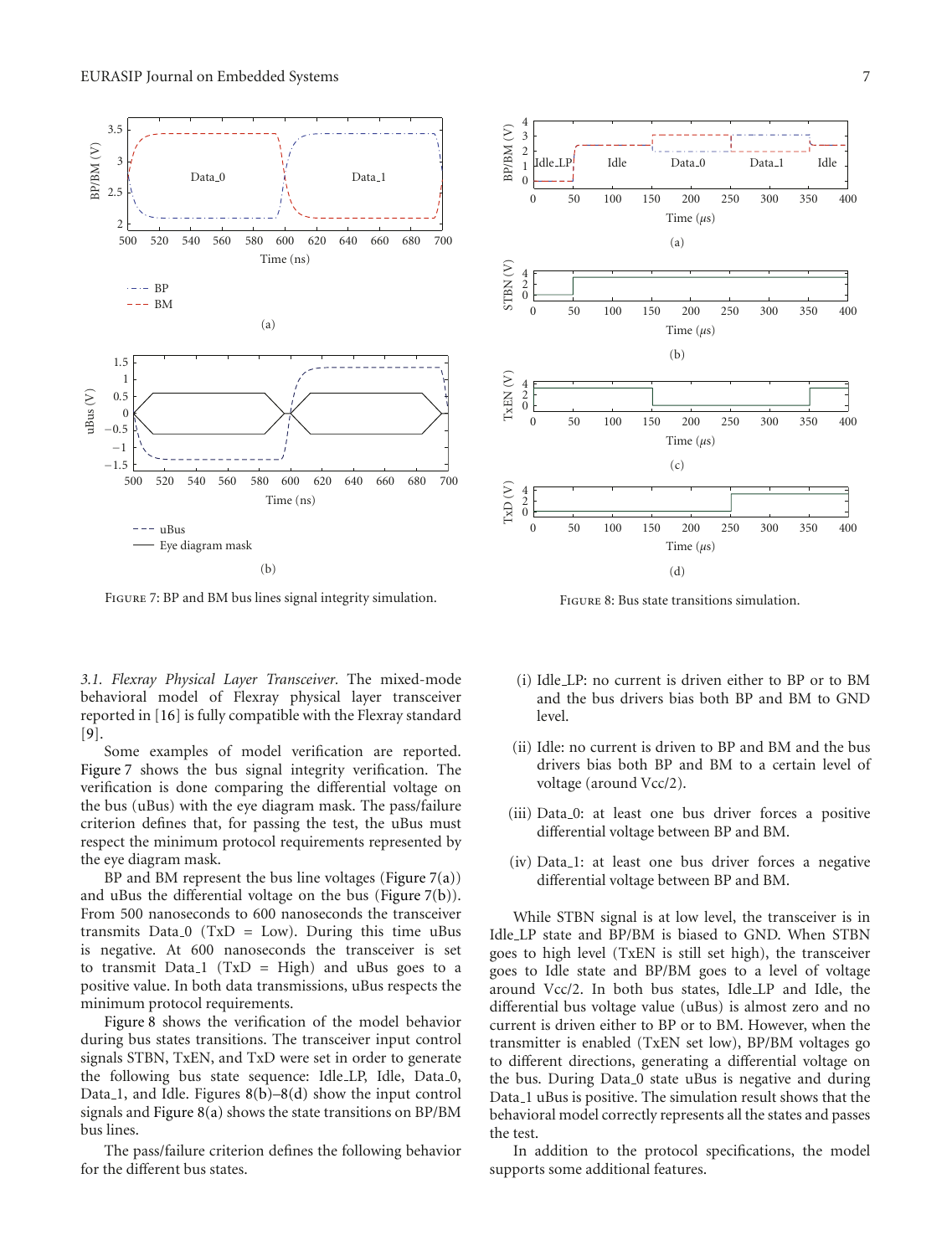| TABLE 1: CAN transceiver model architectures characteristics. |  |
|---------------------------------------------------------------|--|
|---------------------------------------------------------------|--|

| Description                  | Fast model       | Moderate model | Accurate model |
|------------------------------|------------------|----------------|----------------|
| Output drivers               | Piecewise linear | Taylor series  | Transconductor |
| EME control                  | No               | No             | Yes            |
| Internal voltage reference   | Piecewise linear | Exponential    | Exponential    |
| Power consumption estimation | No               | Yes            | Yes            |
| Thermal shutdown             | No               | Yes            | Yes            |
|                              |                  |                |                |

- (i) Statistical Analysis: corner and Monte Carlo analyses allow the user to run simulations where the devices are exposed to different environment conditions. The influence of each device on the entire network, in worst case scenarios, can be evaluated even during the network design stage and before any prototype being developed.
- (ii) Fault diagnosis: the detection of network faults is implemented by the behavioral model. The model is able to detect and signal bus line short circuits and power supplies failures.
- (iii) Monitoring system: all the power supplies as well as the voltages at all input/output pins are constantly monitored. If any voltage is out of the defined valid range, error or warning messages are generated.

Figure 9 shows an example of fault diagnosis, where the power supply voltage (Vcc) failure is simulated. The simulation starts with Vcc at typical value (5.0 V), and then Vcc goes to unpowered  $(0.0 \text{ V})$  and returns to typical value  $(Figure 9(b)).$ 

The pass/failure criterion defines that, if Vcc undervoltage is detected, the undervoltage monitoring flag *porb vcc* must signals the failure and the bus drivers should autonomously switch to low-power mode; that is, no current must be driven either to BP or to BM and the bus drivers must bias both, BP and BM, to GND level.

While Vcc is at typical value, BP and BM bus lines represent the bus state defined by the input control pins  $(STBN, TxEN, TxD)$ , that, in the simulation case, is Data 0 (Figure  $9(a)$ ). When Vcc goes to unpowered, BP and BM go to Idle LP state and *porb vcc* signals the Vcc power supply failure (Figure  $9(c)$ ). The transceiver remains in Idle LP state until no power supply failure is detected. The model presents the correct behavior during power supply failure and also the correct power supply failure detection and signal (*porb vcc*).

When statistical analysis is implemented, it is also necessary to verify the model behavior in the corner cases. Figure 10 shows the bus signal integrity analysis not just for the typical behavior but also for the corner cases (best and worst cases). The corner cases parameters must be provided by the silicon manufacturer (foundry).

The simulation results demonstrate that the model does not present any signal integrity problem (neither in the corner cases).

*3.2. CAN Bus Transceiver.* The mixed-mode behavioral model of CAN bus transceiver is fully compatible with the ISO CAN standard and with the NCV7341 transceiver [17].



Figure 9: Power supply voltage Vcc failure simulation.

In this case study, we show how the tradeoff between accuracy and speed was managed. Three different CAN transceiver model architectures were implemented. Each architecture uses different primitive elements descriptions, which directly affect the model accuracy and speed. On the other hand, some model architectures implement the thermal protection, the instantaneous power consumption estimation based on the operation modes, and the electromagnetic emission (EME) control. The model architecture characteristics are presented in Table 1. Further information about the implemented architectures can be found in [18].

The performance is evaluated comparing the CPU usage time of the three architectures. Some simulation results are presented. Table 2 gives a brief description of the performed tests and Table 3 shows the CPU usage time in seconds. The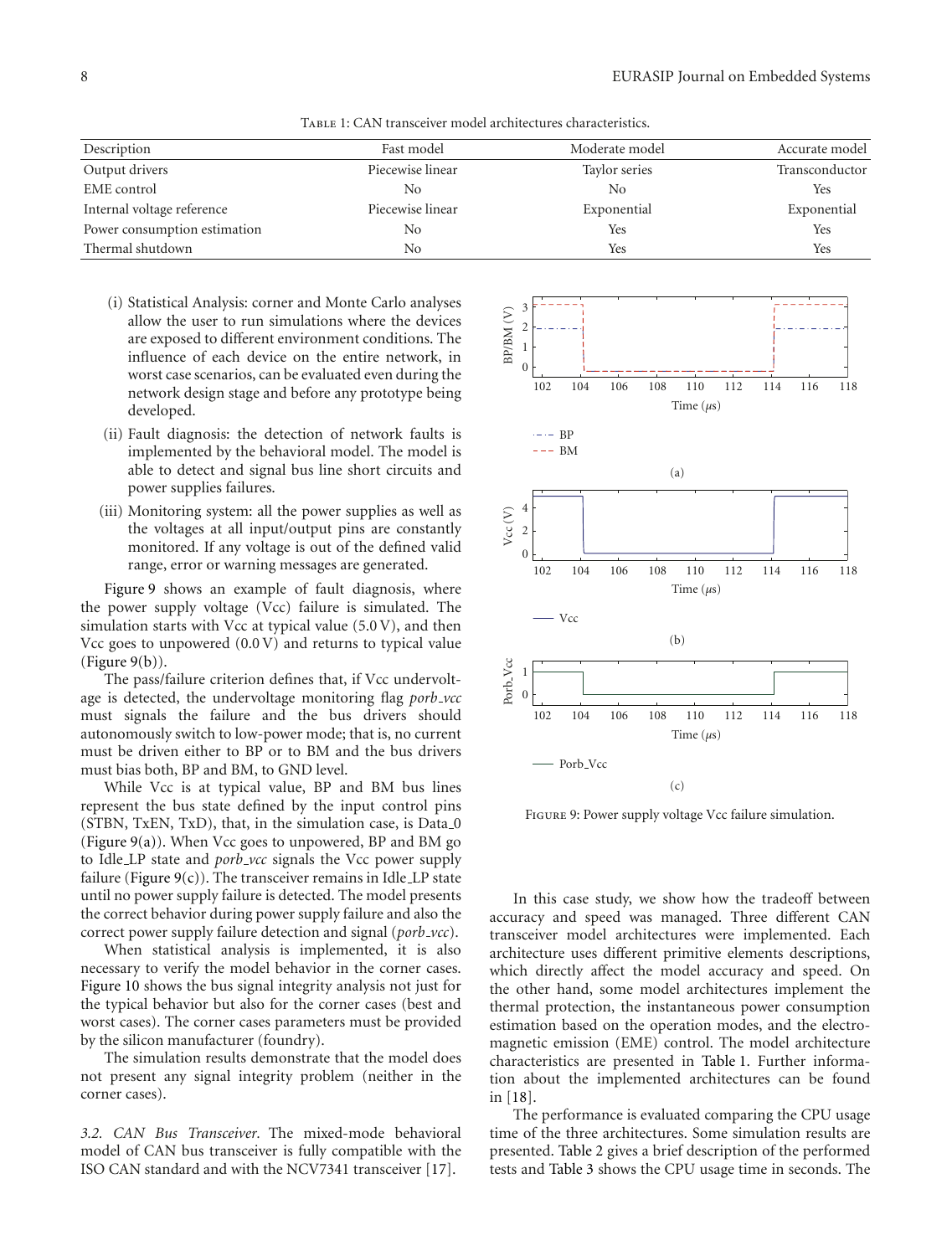

Figure 10: BP and BM bus lines signal integrity simulation.

| TABLE 2: Test cases description. |  |
|----------------------------------|--|
|----------------------------------|--|

| Test no. | Description                | Simulation period |
|----------|----------------------------|-------------------|
| Test 1   | TxD dominant clamp timeout | $1.1 \text{ ms}$  |
| Test 2   | Vio undervoltage timeout   | $12.3 \text{ ms}$ |
| Test 3   | Loop delay TxD-CANBus_RxD  | 14.0 $\mu$ s      |
| Test 4   | Hoping states              | 133.1 $\mu$ s     |
| Test 5   | Short circuits             | $210.1 \,\mu s$   |
| Test 6   | Local and remote wake-up   | 670.1 $\mu$ s     |
| Test 7   | Power-On detection         | $10.5$ ms         |

PC workstation used to perform the tests presented in Table 3 is an Intel P4, 2.66 GHz, 512 MB RAM, and Linux O.S.

The results shown in Table 3 demonstrate the CPU usage time variation according to the chosen architecture. It is also possible to verify that CPU usage time variation is strongly dependent on the test case characteristics.

In addition, we present some examples of model validation for the CAN transceiver model. Model simulations in the three architectures are compared with measurements. Figure 11 shows the recessive to dominant and Figure 12 shows the dominant to recessive bus state transitions.

The measured and ACCURATE model data match, mainly regarding to bus signals voltage slope. The FAST and MODERATE model results match on voltage levels, but they exhibit steeper voltage slopes. The architecture choice must consider the user requirements.



Figure 11: Recessive to dominant state transition.



Figure 12: Dominant to recessive state transition.

TABLE 3: CPU usage time.

| Test no. | Fast    | Moderate | Accurate |
|----------|---------|----------|----------|
| Test 1   | 46.9 s  | 49.7 s   | 59.3 s   |
| Test 2   | 329.4 s | 450.0 s  | 534.7 s  |
| Test 3   | 15.2 s  | 24.2 s   | 31.3s    |
| Test 4   | 18.8 s  | 28.3 s   | 35.0 s   |
| Test 5   | 30.4 s  | 52.4 s   | 90.5 s   |
| Test 6   | 31.8s   | 38.0 s   | 46.5 s   |
| Test 7   | 339.1 s | 390.0 s  | 461.0 s  |

*3.3. Advantages of Using Behavioral Simulation.* The invehicle communication network is composed by the ECUs (see Figure 1) and the bus line, which connects all the ECUs of the network. Figure 13 shows an example of the communication network. Accordingly with the application requirements (bandwidth, safety, deterministic/statistic behaviors, etc.), different communication protocols can be used, as, for instance, CAN and Flexray protocols. The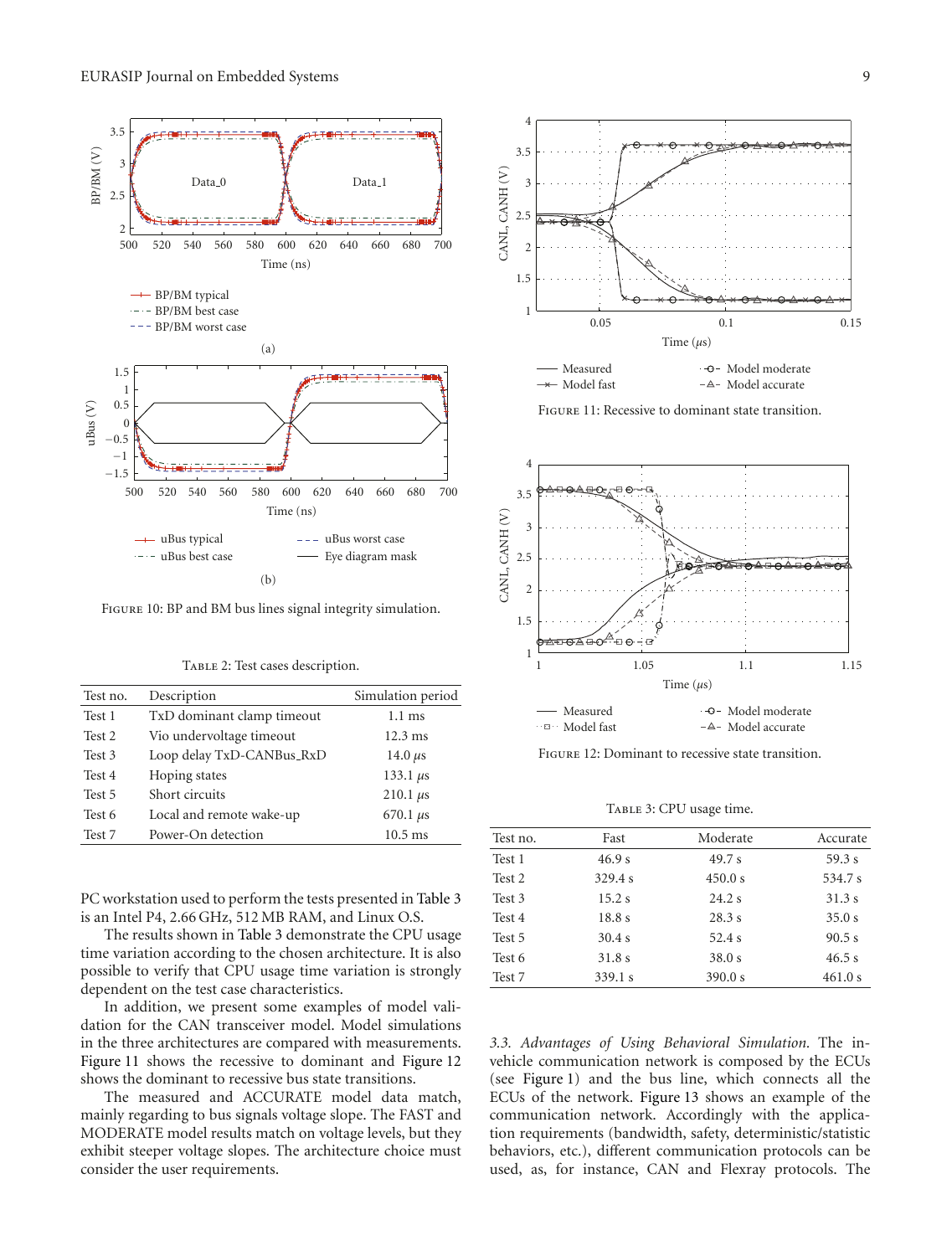

Figure 13: In-vehicle network example.

Table 4: CPU usage time.

| Test case description     | Behavioral<br>model | Spectre<br>model | Simulation<br>period |
|---------------------------|---------------------|------------------|----------------------|
| Bus signal integrity      | 3.8s                | 372.8 s          | $102 \mu s$          |
| Bus state transitions     | 3.5 s               | 512.2 s          | $400 \mu s$          |
| Vcc Power supply failure  | 2.5 s               | 162.9 s          | $120 \mu s$          |
| Wake-up pattern detection | 7.8s                | 2622.8s          | $235 \mu s$          |

number of ECUs can also increase since new electronic controlled features are implemented in the vehicle system.

The increasing complexity of in-vehicle communication networks requires big effort on system design verification. It is compulsory to verify if the network behavior is compliant to the protocol physical layer specification and to ensure the interoperability between the ECUs that compose the network.

The transceiver behavioral models presented in Section 3 can be used for evaluating the communication network design and also for forecasting design problems in the early stages of the design process, even before building any hardware prototype.

If all the models of the network component are available, it is possible to analyze the network behavior in real operation conditions, verifying the effects of the network reflections, timings, and so forth.

The use of behavioral simulations has advantages with respect to the use of prototypes as well to the use of transistor level simulations.

When compared with hardware prototypes, behavioral simulations represent a reduction in cost and time to market. In addition, it allows easily and quickly changing and verifying the network topology, which is very hard and costly with prototypes. Moreover, in behavioral simulations the user has the total system controllability, which allows setting, simulating, and verifying the system behavior in the worst case scenarios.

Behavioral simulations are much faster when compared with transistor level simulations. Table 4 shows the comparison of the CPU usage time between the simulations of VHDL-AMS behavioral model and Spectre model of Flexray physical layer transceiver. The first column gives a brief description of the main tests performed. The second and third columns report the CPU usage time of the simulations of behavioral model and Spectre model, respectively. The fifth column shows the simulation period set for the test case transient analysis. The PC workstation used to perform the tests is an Intel P4, 2.66 GHz, 2 GB RAM, and Linux O.S.

#### **4. Conclusion**

The paper presents a systematic development methodology for mixed-mode behavioral models of in-vehicle electronic embedded systems. The proposed methodology is divided in four different steps: model specification, model design and implementation, tradeoff, and conformance test.

Two case studies are presented: a real silicon device mixed-mode behavioral model of a CAN bus transceiver and a generic mixed-mode behavioral model of a Flexray physical layer transceiver. The paper presents how the proposed methodology was applied to the models development, reporting some simulation results.

In addition, the paper shows that the behavioral simulations present an expressive reduction of the CPU usage time if compared with Spectre transistor level simulations. Moreover, behavioral simulations are flexible and allow the fast communication network setup and verification if compared with hardware prototypes.

Future work will address the electromagnetic compatibility (EMC) analysis applied to behavioral modelling. It should focus on the electromagnetic emissions effects (caused by the fast transitions of the transmitted bus line differential signal) and the conducted immunity. A deep study of how behavioral models can reliably represent the electromagnetic effects is necessary.

#### **References**

- [1] N. Navet, Y. Song, F. Simonot-Lion, and C. Wilwert, "Trends in automotive communication systems," *Proceedings of the IEEE*, vol. 93, no. 6, pp. 1204–1222, 2005.
- [2] K. Current, J. F. Parker, and W. Hardaker, "On behavioral modeling of analog and mixed-signal circuits," in *Proceedings of Conference on Signals, Systems and Computers*, pp. 264–268, Pacific Grove, Calif, USA, October 1994.
- [3] W. Lawrenz and D. Bollati, "Validation of in-vehicle-protocol network topologies," in *Proceedings of the 2nd International Conference on Systems (ICONS '07)*, pp. 20–24, April 2007.
- [4] T. Gerke and C. Schanze, "Development and verification of invehicle networks in virtual environment," SAE Technical Paper Series 2006.01.0168, SAE International, Warrendale, Pa, USA, 2005.
- [5] T. Gerke and D. Bollati, "Development of physical layer and signal integrity analysis of flexray design systems," SAE Technical Paper Series 2007.01.1636, SAE International, Warrendale, Pa, USA, 2007.